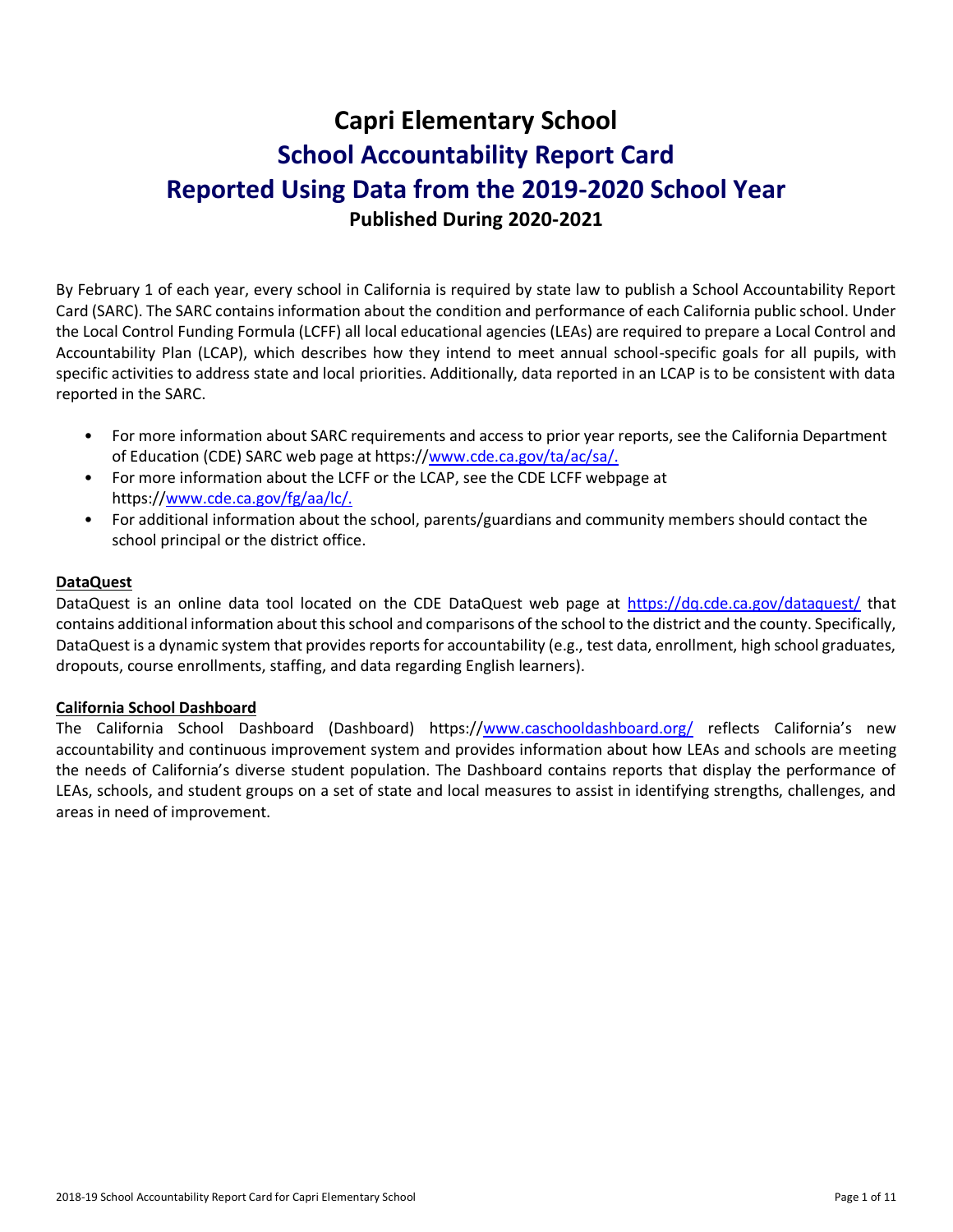# **About This School**

#### **School Contact Information (School Year 2020-2021)**

| <b>Entity</b>                            | <b>Contact Information</b> |
|------------------------------------------|----------------------------|
| <b>School Name</b>                       | Capri Elementary School    |
| <b>Street</b>                            | 941 Capri Rd.              |
| City, State, Zip                         | Encinitas, CA 92024        |
| <b>Phone Number</b>                      | 760.944.4360               |
| Principal                                | Carrie Lancon              |
| <b>Email Address</b>                     | carrie.lancon@eusd.net     |
| Website                                  | www.eusd.net               |
| <b>County-District-School (CDS) Code</b> | 37680806066989             |

#### **District Contact Information (School Year 2020-2021)**

| <b>Entity</b>        | <b>Contact Information</b>                        |  |  |  |
|----------------------|---------------------------------------------------|--|--|--|
| <b>District Name</b> | <b>Encinitas Union Elementary School District</b> |  |  |  |
| <b>Phone Number</b>  | 760.944.4300                                      |  |  |  |
| Superintendent       | Andrée Grey                                       |  |  |  |
| <b>Email Address</b> | andree.grey@eusd.net                              |  |  |  |
| <b>Website</b>       | www.eusd.net/pages/default.aspx                   |  |  |  |

### **School Description and Mission Statement (School Year 2020-2021)**

Capri Elementary School has served the community of Leucadia in north coastal San Diego County since opening in 1969. Our families describe our K-6 school of 700 students as a "hidden jewel overlooking the Pacific" and is a California Distinguished School.

Capri's students are culturally, linguistically, and economically diverse. Capitalizing on our diverse cultural resources, Capri has developed an exemplary Dual Language Immersion program in Spanish, which serves students from throughout the district. The Dual Language Immersion Program is a challenging and rigorous academic program in which Spanish is used as the primary language of instruction. The program implements a 90/10-immersion model in which K-1 students receive 90% of their instruction in Spanish and 10% in English. Each year after first grade, the percentage of time instructed in English in core subjects increases by 10% annually, until 4th -6th grade, which is 50/50. The goals of the program are: academic excellence, fluency and literacy in both languages, and cross-cultural understanding.

Capri's attendance area is also home to many local artists. Building on the artistic and eclectic personality of our neighborhood, Capri also enriches academic learning by infusing visual and performing arts throughout our school-wide program. Capri parents actively support and enhance student learning through generous volunteerism.

Thanks to our PTA and Encinitas Education Foundation, we engage music, science, art, and PE consultants who further enrich our students' experience at Capri. Capri's talented teachers are highly educated, intelligent, caring, and collaborative. Capri's students are sensitive, curious, imaginative, and hard-working. Together, we share our beautiful campus, pursuing our vision of exceptional learning for every child.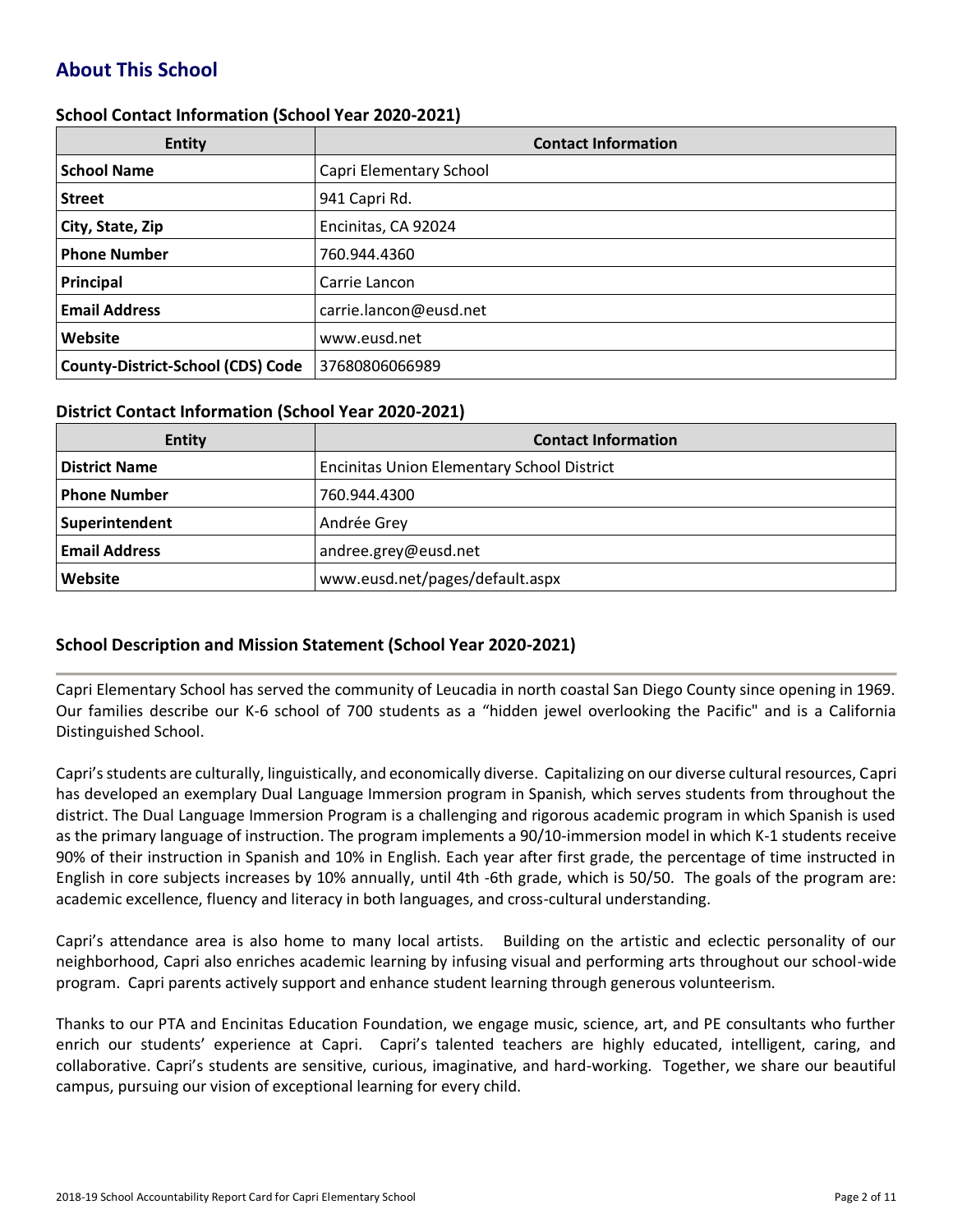# **Student Enrollment by Grade Level (School Year 2019-2020)**

| <b>Grade Level</b>      | <b>Number of Students</b> |
|-------------------------|---------------------------|
| Kindergarten            | 94                        |
| Grade 1                 | 110                       |
| Grade 2                 | 99                        |
| Grade 3                 | 105                       |
| Grade 4                 | 97                        |
| Grade 5                 | 103                       |
| Grade 6                 | 94                        |
| <b>Total Enrollment</b> | 702                       |

### **Student Enrollment by Student Group (School Year 2019-2020)**

| <b>Student Group</b>                   | <b>Percent of Total Enrollment</b> |
|----------------------------------------|------------------------------------|
| <b>Black or African American</b>       | 0.3                                |
| American Indian or Alaska Native       | 0.4                                |
| Asian                                  | 4.1                                |
| <b>Filipino</b>                        | 0.3                                |
| <b>Hispanic or Latino</b>              | 33.6                               |
| White                                  | 59.1                               |
| <b>Two or More Races</b>               | 1.4                                |
| <b>Socioeconomically Disadvantaged</b> | 23.1                               |
| <b>English Learners</b>                | 15.5                               |
| <b>Students with Disabilities</b>      | 10.8                               |
| <b>Homeless</b>                        |                                    |

# **A. Conditions of Learning**

### **State Priority: Basic**

The SARC provides the following information relevant to the State priority: Basic (Priority 1):

- Degree to which teachers are appropriately assigned and fully credentialed in the subject area and for the pupils they are teaching;
- Pupils have access to standards-aligned instructional materials; and
- School facilities are maintained in good repair

### **Teacher Credentials**

| <b>Teachers</b>                                                    |          | <b>School</b><br>2019-20 | <b>School</b><br>2020-21 | <b>District</b><br>2020-21 |
|--------------------------------------------------------------------|----------|--------------------------|--------------------------|----------------------------|
| <b>With Full Credential</b>                                        | 34       | 35                       | 35                       | 285                        |
| <b>Without Full Credential</b>                                     |          |                          |                          | 4                          |
| Teaching Outside Subject Area of Competence (with full credential) | $\Omega$ |                          |                          |                            |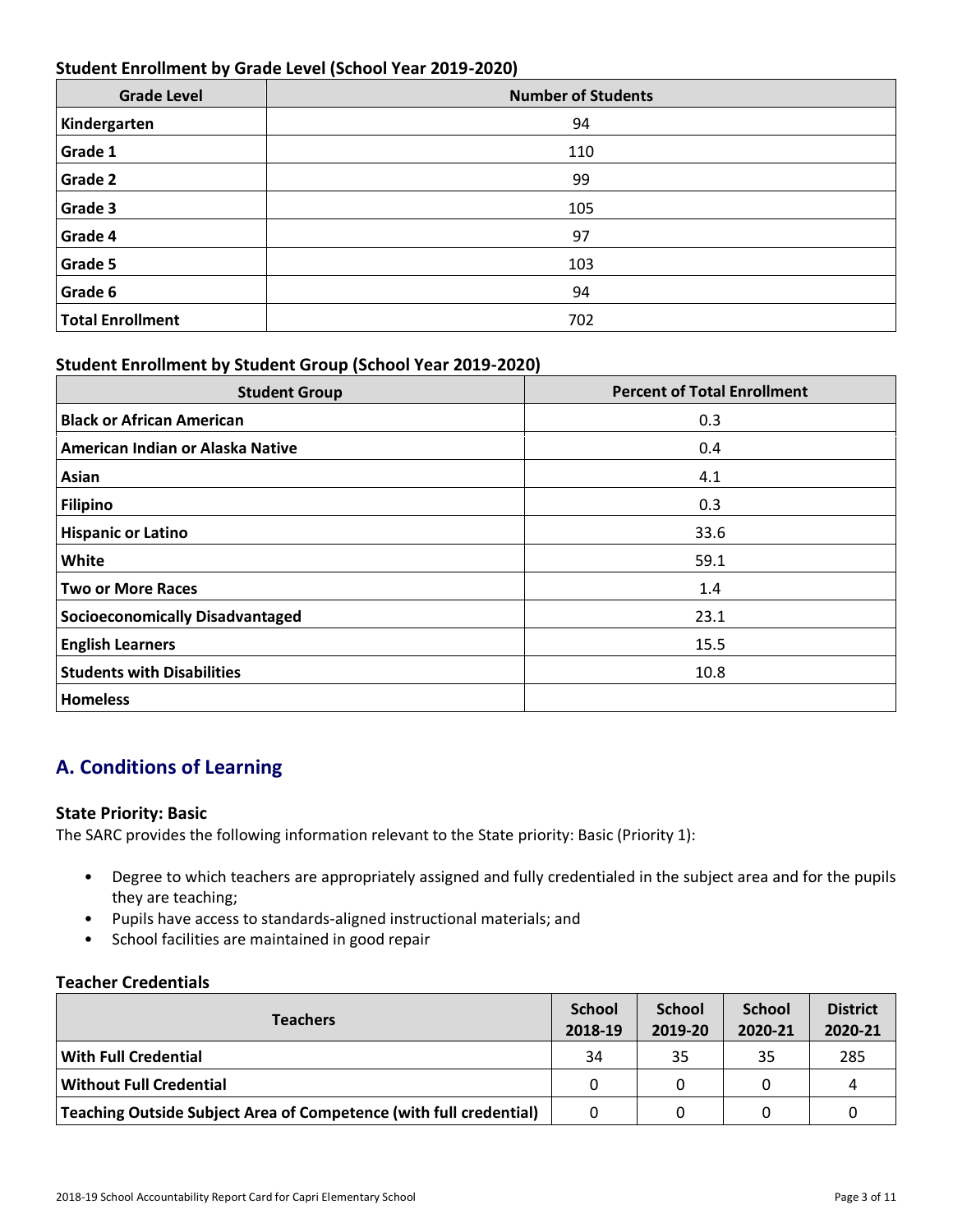### **Teacher Misassignments and Vacant Teacher Positions**

| <b>Indicator</b>                               | 2018-19 | 2019-20 | 2020-21 |
|------------------------------------------------|---------|---------|---------|
| Misassignments of Teachers of English Learners |         |         |         |
| Total Teacher Misassignments*                  |         |         |         |
| Vacant Teacher Positions                       |         |         |         |

Note: "Misassignments" refers to the number of positions filled by teachers who lack legal authorization to teach that grade level, subject area, student group, etc. \*Total Teacher Misassignments includes the number of Misassignments of Teachers of English Learners.

### **Quality, Currency, Availability of Textbooks and Other Instructional Materials (School Year 2020-2021)**

#### **Year and month in which data were collected:** September, 2020

| Subject                       | <b>Textbooks and Other Instructional</b><br><b>Materials/year of Adoption</b> | <b>From Most</b><br>Recent<br><b>Adoption?</b> | <b>Percent Students</b><br><b>Lacking Own</b><br><b>Assigned Copy</b> |
|-------------------------------|-------------------------------------------------------------------------------|------------------------------------------------|-----------------------------------------------------------------------|
| <b>Reading/Language Arts</b>  | National Geographic/2017                                                      | Yes                                            | O                                                                     |
| <b>Mathematics</b>            | Scott Foresman-Addison Wesley/2009                                            | Yes                                            | 0                                                                     |
| <b>Science</b>                | Houghton Mifflin/2007                                                         | Yes                                            | 0                                                                     |
| <b>History-Social Science</b> | Harcourt/2006                                                                 | Yes                                            | 0                                                                     |

Note: Cells with N/A values do not require data.

### **School Facility Conditions and Planned Improvements**

Capri Elementary School provides a safe, clean environment for all students, staff and volunteers. The school facilities were built in 1969 and currently include the library, multi-purpose room, staff lounge, science lab, twenty two permanent classrooms, seven portable classrooms, and two playgrounds. Improvements made in 2018-19: Replaced worn ramps to portables, new flooring throughout the entire campus, and the Capri garden area underwent a complete revitalization as a part of our Green Team work. In 2018, the library was beautified with paint and new flexible seating and is now known as Capri Commons. We also built two. new ball walls on the playground.

District maintenance supervisors are proactive and conduct inspections at school sites on a continual basis. Repairs necessary to keep the school in good repair and working order are completed in a timely manner. A work order process is used to ensure efficient service and that emergency repairs are given the highest priority. District maintenance has indicated that 100% of all toilets on school grounds are in working order.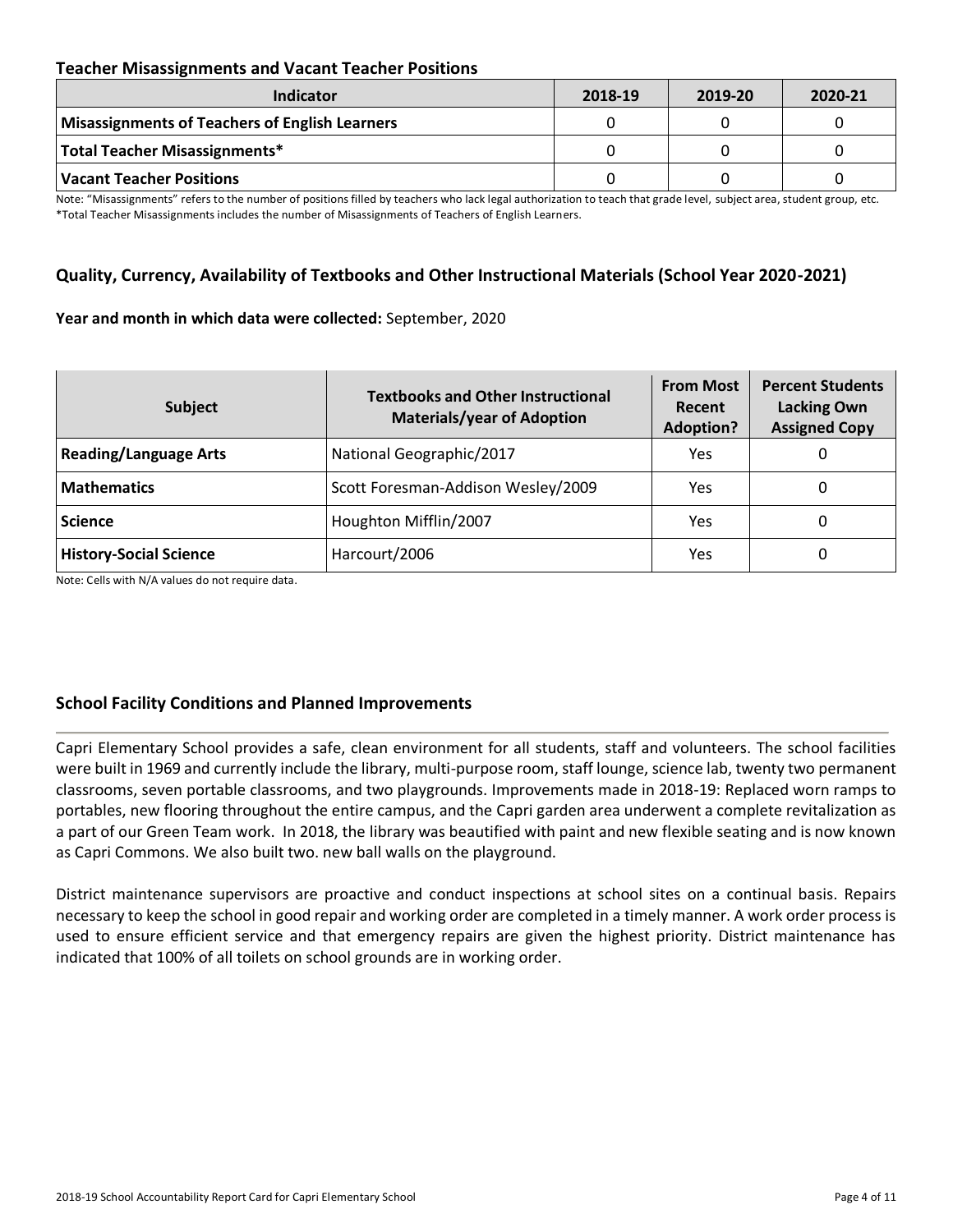# **School Facility Good Repair Status**

Using the **most recently collected** FIT data (or equivalent), provide the following:

- Determination of repair status for systems listed
- Description of any needed maintenance to ensure good repair
- The year and month in which the data were collected
- The rate for each system inspected
- The overall rating

#### **Year and month of the most recent FIT report:** February 26, 2020

| <b>System Inspected</b>                                                              | <b>Rating</b> | <b>Repair Needed and Action Taken or Planned</b> |
|--------------------------------------------------------------------------------------|---------------|--------------------------------------------------|
| <b>Systems: Gas Leaks,</b><br><b>Mechanical/HVAC, Sewer</b>                          | Good          |                                                  |
| <b>Interior: Interior Surfaces</b>                                                   | Good          |                                                  |
| <b>Cleanliness: Overall Cleanliness,</b><br><b>Pest/ Vermin Infestation</b>          | Good          |                                                  |
| <b>Electrical: Electrical</b>                                                        | Good          |                                                  |
| Restrooms/Fountains: Restrooms,<br>Sinks/Fountains                                   | Good          |                                                  |
| <b>Safety: Fire Safety, Hazardous</b><br><b>Materials</b>                            | Good          |                                                  |
| <b>Structural: Structural Damage,</b><br><b>Roofs</b>                                | Good          |                                                  |
| <b>External: Playground/School</b><br>Grounds, Windows/<br><b>Doors/Gates/Fences</b> | Good          |                                                  |
| <b>Overall Rating</b>                                                                | Exemplary     |                                                  |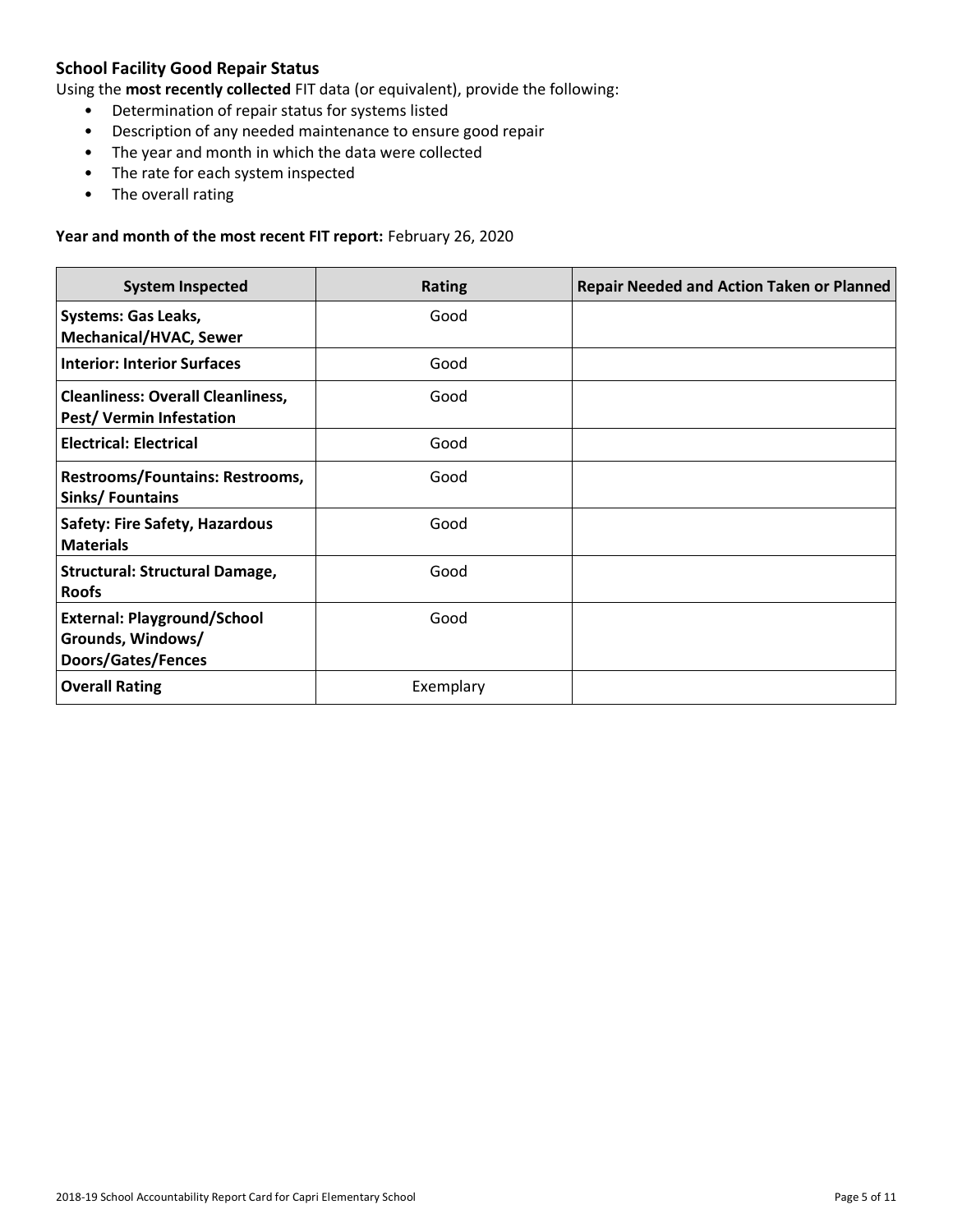# **B. Pupil Outcomes**

# **State Priority: Pupil Achievement**

The SARC provides the following information relevant to the State priority: Pupil Achievement (Priority 4):

- **Statewide assessments** (i.e., California Assessment of Student Performance and Progress [CAASPP] System, which includes the Smarter Balanced Summative Assessments for students in the general education population and the California Alternate Assessments [CAAs] for English language arts/literacy [ELA] and mathematics given in grades three through eight and grade eleven. Only eligible students may participate in the administration of the CAAs. CAAs items are aligned with alternate achievement standards, which are linked with the Common Core State Standards [CCSS] for students with the most significant cognitive disabilities); and
- The percentage of students who have successfully completed courses that satisfy the requirements for entrance to the University of California and the California State University, or career technical education sequences or programs of study.

# **CAASPP Test Results in ELA and Mathematics for All Students Grades Three through Eight and Grade Eleven**

# **Percentage of Students Meeting or Exceeding the State Standard**

| <b>Subject</b>                                                       | <b>School</b><br>2018-19 | <b>School</b><br>2019-20 | <b>District</b><br>2018-19 | <b>District</b><br>2019-20 | <b>State</b><br>2018-19 | <b>State</b><br>2019-20 |
|----------------------------------------------------------------------|--------------------------|--------------------------|----------------------------|----------------------------|-------------------------|-------------------------|
| <b>English Language Arts/Literacy</b><br>$\vert$ (grades 3-8 and 11) | 69                       | N/A                      | 75                         | N/A                        | 50                      | N/A                     |
| <b>Mathematics</b><br>$\sqrt{\frac{1}{2}}$ (grades 3-8 and 11)       | 67                       | N/A                      | 71                         | N/A                        | 39                      | N/A                     |

Note: Cells with N/A values do not require data.

Note: The 2019-2020 data are not available. Due to the COVID-19 pandemic, Executive Order N-30-20 was issued which waived the requirement for statewide testing for the 2019-2020 school year.

Note: Percentages are not calculated when the number of students tested is ten or less, either because the number of students in this category is too small for statistical accuracy or to protect student privacy.

Note: ELA and mathematics test results include the Smarter Balanced Summative Assessment and the CAA. The "Percent Met or Exceeded" is calculated by taking the total number of students who met or exceeded the standard on the Smarter Balanced Summative Assessment plus the total number of students who met the standard (i.e., achieved Level 3-Alternate) on the CAAs divided by the total number of students who participated in both assessments.

# **CAASPP Test Results in ELA by Student Group**

# **Grades Three through Eight and Grade Eleven (School Year 2019-2020)**

| <b>Student Group</b>                | <b>Total</b><br><b>Enrollment</b> | <b>Number</b><br><b>Tested</b> | Percent<br><b>Tested</b> | Percent<br><b>Not</b><br><b>Tested</b> | Percent<br>Met or<br><b>Exceeded</b> |
|-------------------------------------|-----------------------------------|--------------------------------|--------------------------|----------------------------------------|--------------------------------------|
| <b>All Students</b>                 | N/A                               | N/A                            | N/A                      | N/A                                    | N/A                                  |
| <b>Male</b>                         | N/A                               | N/A                            | N/A                      | N/A                                    | N/A                                  |
| Female                              | N/A                               | N/A                            | N/A                      | N/A                                    | N/A                                  |
| <b>Black or African American</b>    | N/A                               | N/A                            | N/A                      | N/A                                    | N/A                                  |
| American Indian or Alaska Native    | N/A                               | N/A                            | N/A                      | N/A                                    | N/A                                  |
| Asian                               | N/A                               | N/A                            | N/A                      | N/A                                    | N/A                                  |
| <b>Filipino</b>                     | N/A                               | N/A                            | N/A                      | N/A                                    | N/A                                  |
| <b>Hispanic or Latino</b>           | N/A                               | N/A                            | N/A                      | N/A                                    | N/A                                  |
| Native Hawaiian or Pacific Islander | N/A                               | N/A                            | N/A                      | N/A                                    | N/A                                  |
| White                               | N/A                               | N/A                            | N/A                      | N/A                                    | N/A                                  |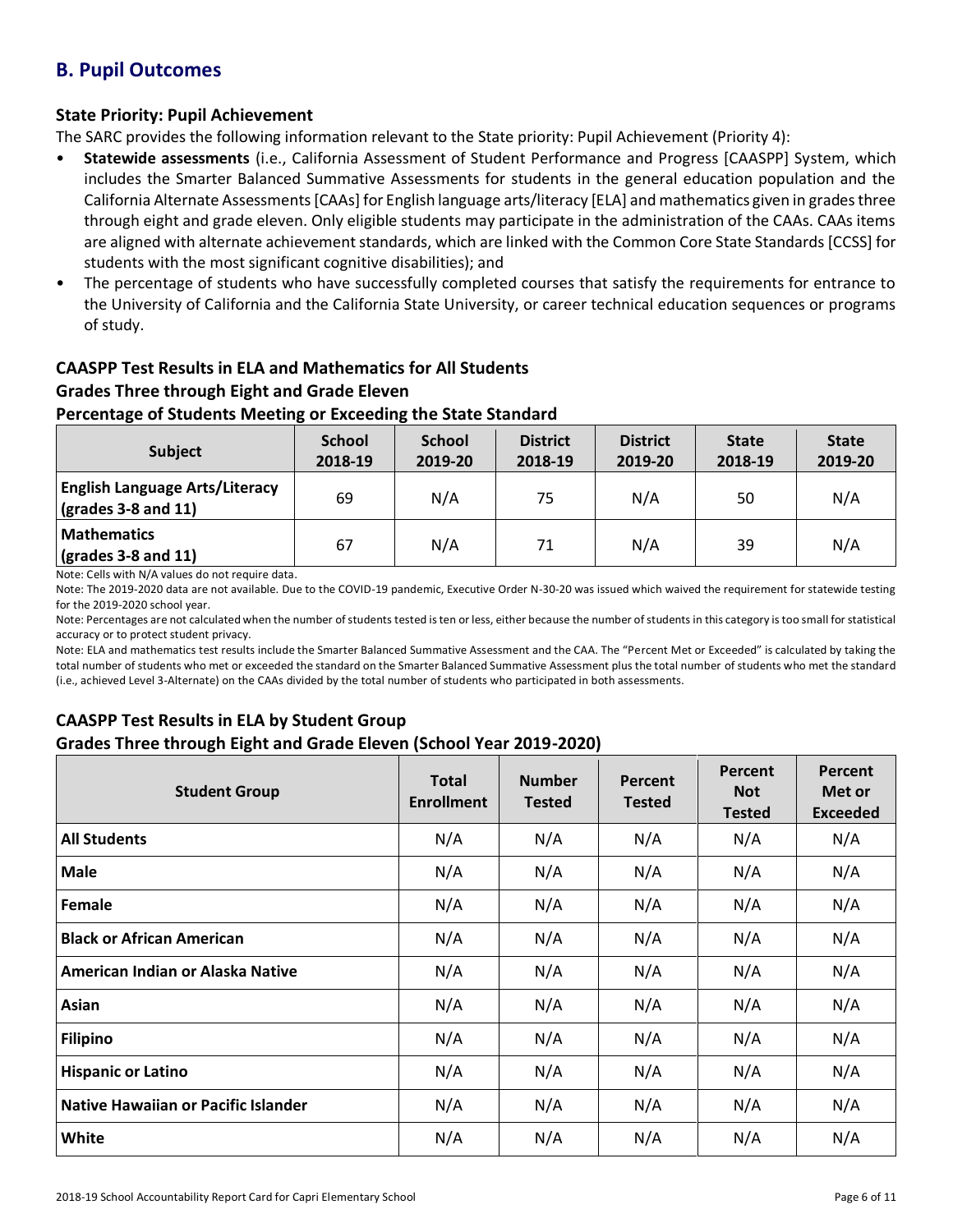| <b>Student Group</b>                                 | <b>Total</b><br><b>Enrollment</b> | <b>Number</b><br><b>Tested</b> | Percent<br><b>Tested</b> | Percent<br><b>Not</b><br><b>Tested</b> | Percent<br>Met or<br><b>Exceeded</b> |
|------------------------------------------------------|-----------------------------------|--------------------------------|--------------------------|----------------------------------------|--------------------------------------|
| <b>Two or More Races</b>                             | N/A                               | N/A                            | N/A                      | N/A                                    | N/A                                  |
| <b>Socioeconomically Disadvantaged</b>               | N/A                               | N/A                            | N/A                      | N/A                                    | N/A                                  |
| <b>English Learners</b>                              | N/A                               | N/A                            | N/A                      | N/A                                    | N/A                                  |
| <b>Students with Disabilities</b>                    | N/A                               | N/A                            | N/A                      | N/A                                    | N/A                                  |
| <b>Students Receiving Migrant Education Services</b> | N/A                               | N/A                            | N/A                      | N/A                                    | N/A                                  |
| <b>Foster Youth</b>                                  | N/A                               | N/A                            | N/A                      | N/A                                    | N/A                                  |
| <b>Homeless</b>                                      | N/A                               | N/A                            | N/A                      | N/A                                    | N/A                                  |

Note: Cells with N/A values do not require data.

Note: The 2019-2020 data are not available. Due to the COVID-19 pandemic, Executive Order N-30-20 was issued which waived the requirement for statewide testing for the 2019-2020 school year.

# **CAASPP Test Results in Mathematics by Student Group Grades Three through Eight and Grade Eleven (School Year 2019-2020)**

| <b>Student Group</b>                                 | <b>Total</b><br><b>Enrollment</b> | <b>Number</b><br><b>Tested</b> | Percent<br><b>Tested</b> | Percent<br><b>Not</b><br><b>Tested</b> | Percent<br>Met or<br><b>Exceeded</b> |
|------------------------------------------------------|-----------------------------------|--------------------------------|--------------------------|----------------------------------------|--------------------------------------|
| <b>All Students</b>                                  | N/A                               | N/A                            | N/A                      | N/A                                    | N/A                                  |
| <b>Male</b>                                          | N/A                               | N/A                            | N/A                      | N/A                                    | N/A                                  |
| <b>Female</b>                                        | N/A                               | N/A                            | N/A                      | N/A                                    | N/A                                  |
| <b>Black or African American</b>                     | N/A                               | N/A                            | N/A                      | N/A                                    | N/A                                  |
| American Indian or Alaska Native                     | N/A                               | N/A                            | N/A                      | N/A                                    | N/A                                  |
| <b>Asian</b>                                         | N/A                               | N/A                            | N/A                      | N/A                                    | N/A                                  |
| <b>Filipino</b>                                      | N/A                               | N/A                            | N/A                      | N/A                                    | N/A                                  |
| <b>Hispanic or Latino</b>                            | N/A                               | N/A                            | N/A                      | N/A                                    | N/A                                  |
| <b>Native Hawaiian or Pacific Islander</b>           | N/A                               | N/A                            | N/A                      | N/A                                    | N/A                                  |
| White                                                | N/A                               | N/A                            | N/A                      | N/A                                    | N/A                                  |
| <b>Two or More Races</b>                             | N/A                               | N/A                            | N/A                      | N/A                                    | N/A                                  |
| <b>Socioeconomically Disadvantaged</b>               | N/A                               | N/A                            | N/A                      | N/A                                    | N/A                                  |
| <b>English Learners</b>                              | N/A                               | N/A                            | N/A                      | N/A                                    | N/A                                  |
| <b>Students with Disabilities</b>                    | N/A                               | N/A                            | N/A                      | N/A                                    | N/A                                  |
| <b>Students Receiving Migrant Education Services</b> | N/A                               | N/A                            | N/A                      | N/A                                    | N/A                                  |
| <b>Foster Youth</b>                                  | N/A                               | N/A                            | N/A                      | N/A                                    | N/A                                  |
| <b>Homeless</b>                                      | N/A                               | N/A                            | N/A                      | N/A                                    | N/A                                  |

Note: Cells with N/A values do not require data.

Note: The 2019-2020 data are not available. Due to the COVID-19 pandemic, Executive Order N-30-20 was issued which waived the requirement for statewide testing for the 2019-2020 school year.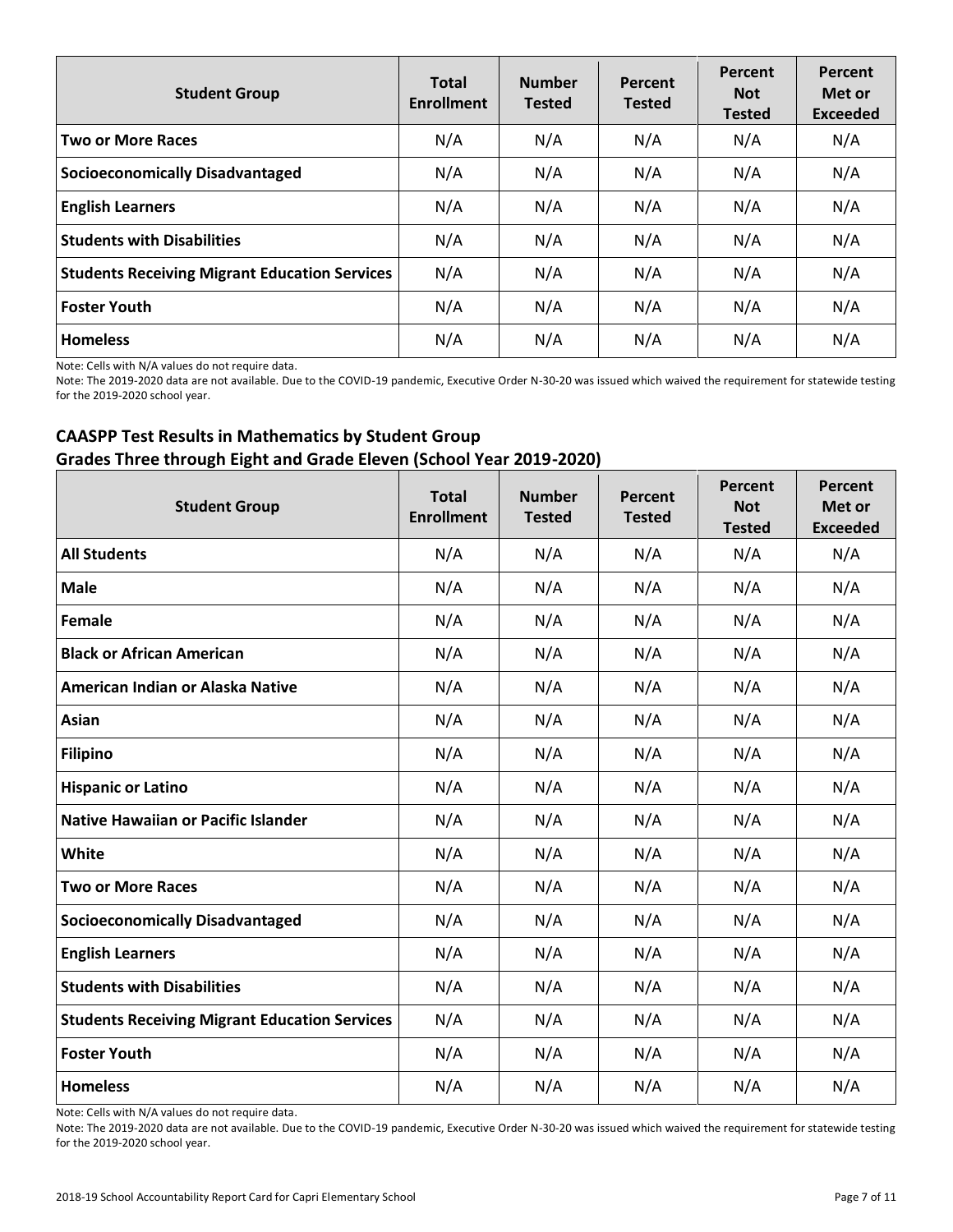# **CAASPP Test Results in Science for All Students Grades Five, Eight, and High School Percentage of Students Meeting or Exceeding the State Standard**

| . .                                   |                          |                          |                            |                            |                         |                         |
|---------------------------------------|--------------------------|--------------------------|----------------------------|----------------------------|-------------------------|-------------------------|
| <b>Subject</b>                        | <b>School</b><br>2018-19 | <b>School</b><br>2019-20 | <b>District</b><br>2018-19 | <b>District</b><br>2019-20 | <b>State</b><br>2018-19 | <b>State</b><br>2019-20 |
| Science (grades 5, 8 and high school) | 49                       | N/A                      | 59                         | N/A                        | 30                      | N/A                     |

Note: Cells with N/A values do not require data.

Note: The 2019-2020 data are not available. Due to the COVID-19 pandemic, Executive Order N-30-20 was issued which waived the requirement for statewide testing for the 2019-2020 school year.

Note: The new California Science Test (CAST) was first administered operationally in the 2018-2019 school year.

### **State Priority: Other Pupil Outcomes**

The SARC provides the following information relevant to the State priority: Other Pupil Outcomes (Priority 8):

Pupil outcomes in the subject areas of physical education.

### **California Physical Fitness Test Results (School Year 2019-2020)**

| <b>Grade Level</b> | <b>Percentage of Students</b><br><b>Meeting Four of Six</b><br><b>Fitness Standards</b> | <b>Percentage of Students</b><br><b>Meeting Five of Six</b><br><b>Fitness Standards</b> | <b>Percentage of Students</b><br><b>Meeting Six of Six</b><br><b>Fitness Standards</b> |  |
|--------------------|-----------------------------------------------------------------------------------------|-----------------------------------------------------------------------------------------|----------------------------------------------------------------------------------------|--|
|                    | N/A                                                                                     | N/A                                                                                     | N/A                                                                                    |  |
|                    | N/A                                                                                     | N/A                                                                                     | N/A                                                                                    |  |
| 9                  | N/A                                                                                     | N/A                                                                                     | N/A                                                                                    |  |

Note: Cells with N/A values do not require data.

Note: The 2019–2020 data are not available. Due to the COVID-19 pandemic, Executive Order N-56-20 was issued which waived the requirement to administer the physical fitness performance test for the 2019–2020 school year.

# **C. Engagement**

### **State Priority: Parental Involvement**

The SARC provides the following information relevant to the State priority: Parental Involvement (Priority 3):

• Efforts the school district makes to seek parent input in making decisions for the school district and each school site

### **Opportunities for Parental Involvement (School Year 2020-2021)**

Parents and the community are very supportive of the educational program at Capri Elementary School. We hold a variety of events, programs, and activities throughout the school year for parents to become actively involved in their child's school and education: Fall Festival, Capri De Mayo, Art Experiences, Jog-a-thon, Book Fair, Capri Reads Reception, Parent Teacher Association (PTA) meetings, family dinners and restaurant nights, family curriculum nights, Open House, and Back to School Night.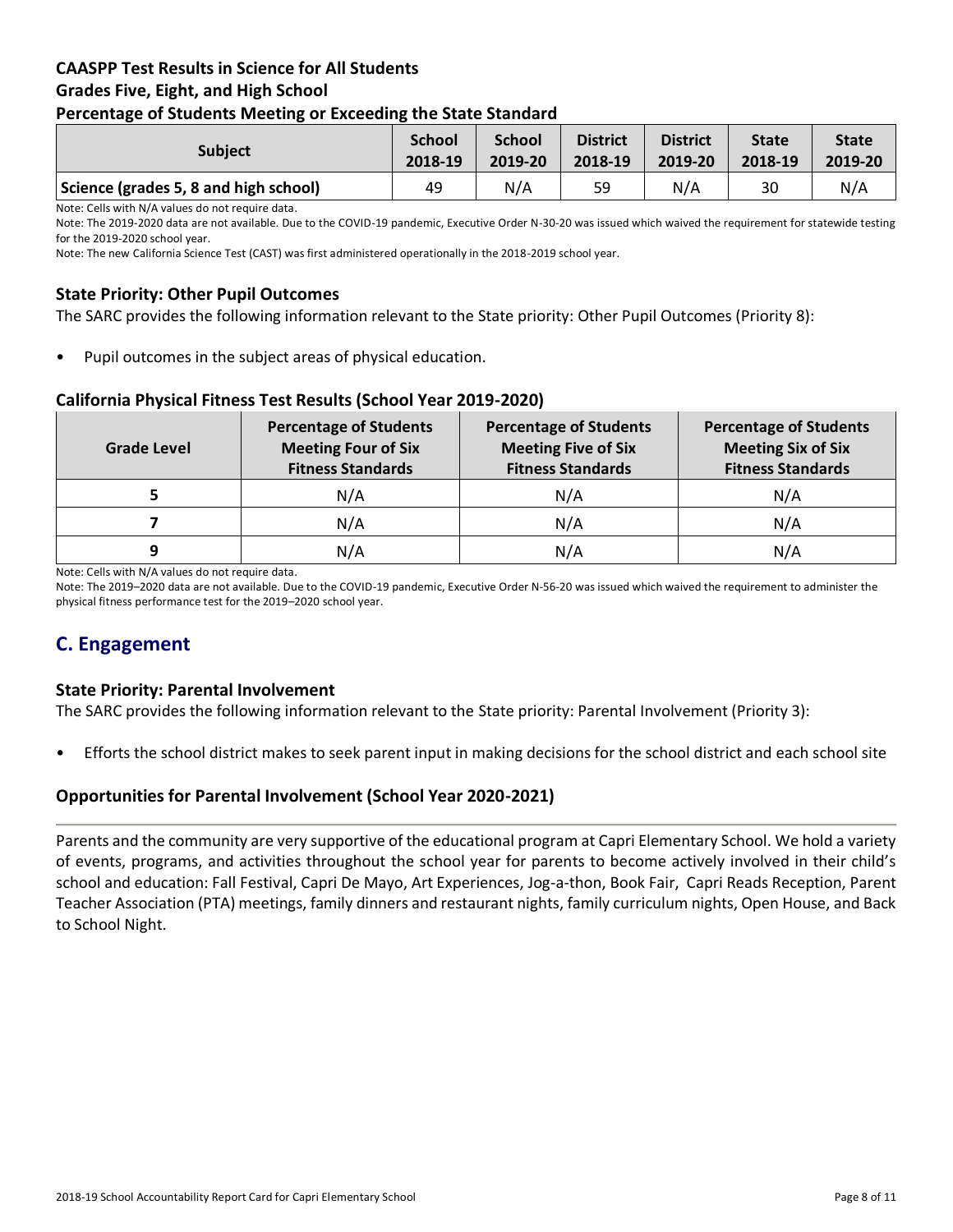# **State Priority: School Climate**

The SARC provides the following information relevant to the State priority: School Climate (Priority 6):

- Pupil suspension rates;
- Pupil expulsion rates; and
- Other local measures on the sense of safety.

# **Suspensions and Expulsions**

### **(data collected between July through June, each full school year respectively)**

| Rate              | <b>School</b><br>2017-18 | <b>School</b><br>2018-19 | <b>District</b><br>2017-18 | <b>District</b><br>2018-19 | <b>State</b><br>2017-18 | <b>State</b><br>2018-19 |
|-------------------|--------------------------|--------------------------|----------------------------|----------------------------|-------------------------|-------------------------|
| Suspensions       | 0.6                      | 0.0                      | 0.4                        | 0.2                        | 3.5                     | 3.5                     |
| <b>Expulsions</b> | 0.0                      | 0.0                      | 0.0                        | 0.0                        | 0.1                     | 0.1                     |

# **Suspensions and Expulsions for School Year 2019-2020 Only**

# **(data collected between July through February, partial school year due to the COVID-19 pandemic)**

| Rate               | <b>School</b><br>2019-20 | <b>District</b><br>2019-20 | <b>State</b><br>2019-20 |
|--------------------|--------------------------|----------------------------|-------------------------|
| <b>Suspensions</b> |                          | 10                         |                         |
| <b>Expulsions</b>  |                          |                            |                         |

Note: The 2019-2020 suspensions and expulsions rate data are not comparable to prior year data because the 2019-2020 school year is a partial school year due to the COVID-19 crisis. As such, it would be inappropriate to make any comparisons in rates of suspensions and expulsions in the 2019-2020 school year compared to prior years.

# **School Safety Plan (School Year 2020-2021)**

Maintaining a safe, clean, and orderly environment is a top priority and essential to teaching and learning. The Comprehensive School Safety Plan (CSSP) is developed by Capri Elementary in consultation with local law enforcement/emergency preparedness staff, School Site Council (SSC) and Administrative Services in order to comply with Senate Bill 187. The CSSP includes: Annual Schools Safety Data, School Safety Policies and Procedures, Emergency Preparedness Procedures, and Emergency Plans and Protocols. It was most recently updated and reviewed in October 2020 and accepted by the Board of Trustees in November 2020.

We conduct regularly scheduled safety drills including fire, shelter-in-place, lockdown and earthquake. We practice evacuation procedures for fire, procedures for disaster preparedness, and to be ready to respond to the possibility of strangers or dangers on campus. Our district maintenance and site custodial personnel routinely check all play equipment for safety and make recommendations for proactive maintenance. To ensure safety during instructional hours, the perimeter gates of the site are locked immediately after entry each morning and reopened only at dismissal. During school hours, all visitors are required to present an ID for processing via our Raptor Visitor System. Additionally, our site is alarmed during non-school hours. To monitor all school sites, each school is equipped with surveillance cameras. We have a strong partnership with the San Diego County Sheriff's Department North Coastal Station in Encinitas, the Carlsbad Police Department and our Carlsbad School Resource Officers. All staff takes pride in our school and work together to maintain a well-kept and safe facility.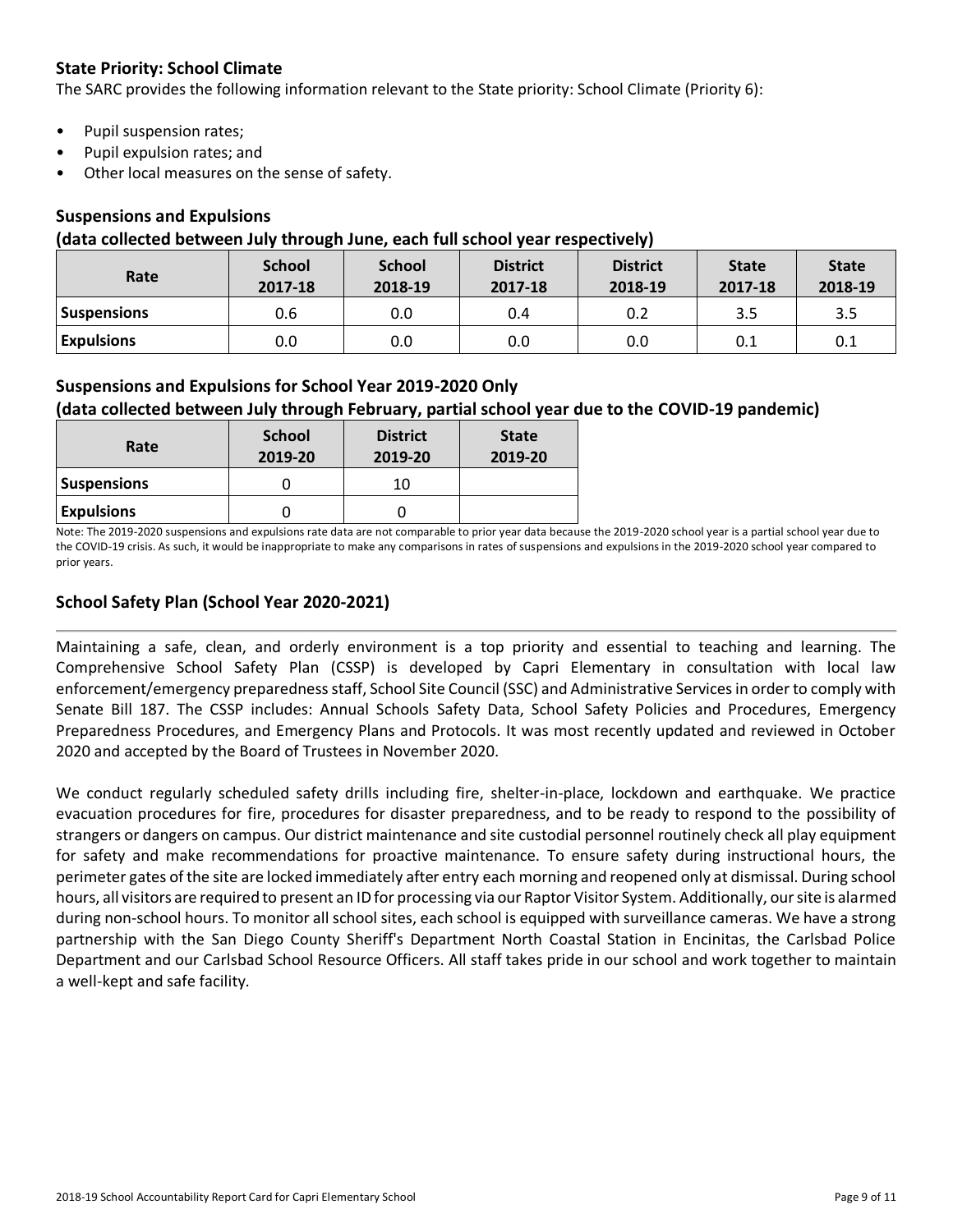# **D. Other SARC Information**

The information in this section is required to be in the SARC but is not included in the state priorities for LCFF.

| Grade<br>Level          | Average<br><b>Class</b><br><b>Size</b> | # of<br><b>Size</b><br>$1 - 20$ | # of<br><b>Size</b><br>$21 - 32$ | 2017-18  2017-18  2017-18  2017-18  2018-19  2018-19  2018-19  2018-19  2019-20  2019-20  2019-20  2019-20 <br># of<br> Classes* Classes* Classes* <br><b>Size</b><br>$33+$ | Average<br><b>Class</b><br><b>Size</b> | # of<br><b>Size</b><br>$1 - 20$ | # of<br> Classes* Classes* Classes* <br><b>Size</b><br>$21 - 32$ | # of<br><b>Size</b><br>$33+$ | Average<br><b>Class</b><br><b>Size</b> | # of<br>Classes* Classes* Classes*<br><b>Size</b><br>$1 - 20$ | # of<br><b>Size</b><br>21-32 | # of<br><b>Size</b><br>$33+$ |
|-------------------------|----------------------------------------|---------------------------------|----------------------------------|-----------------------------------------------------------------------------------------------------------------------------------------------------------------------------|----------------------------------------|---------------------------------|------------------------------------------------------------------|------------------------------|----------------------------------------|---------------------------------------------------------------|------------------------------|------------------------------|
| К                       | 24                                     |                                 | 4                                |                                                                                                                                                                             | 21                                     | $\overline{2}$                  | 3                                                                | 4                            | 24                                     |                                                               |                              |                              |
| $\mathbf{1}$            | 25                                     |                                 | 4                                |                                                                                                                                                                             | 25                                     |                                 | 4                                                                |                              | 27                                     | 2                                                             | 2                            |                              |
| $\overline{2}$          | 23                                     |                                 | 4                                |                                                                                                                                                                             | 24                                     |                                 | 4                                                                |                              | 20                                     | 4                                                             |                              |                              |
| 3                       | 23                                     |                                 | 5                                |                                                                                                                                                                             | 21                                     | $\mathfrak{D}$                  | 3                                                                |                              | 21                                     | $\overline{2}$                                                | 3                            |                              |
| $\overline{\mathbf{4}}$ | 25                                     |                                 | 3                                |                                                                                                                                                                             | 26                                     |                                 | 4                                                                |                              | 24                                     |                                                               | 4                            |                              |
| $5\phantom{1}$          | 30                                     |                                 | 4                                |                                                                                                                                                                             | 30                                     |                                 | $\overline{2}$                                                   |                              | 21                                     | $\mathfrak{p}$                                                | 3                            |                              |
| 6                       | 29                                     |                                 | 4                                |                                                                                                                                                                             | 30                                     |                                 | 5                                                                |                              | 24                                     | 1                                                             | 3                            |                              |

### **Average Class Size and Class Size Distribution (Elementary)**

\*Number of classes indicates how many classes fall into each size category (a range of total students per class).

\*\* "Other" category is for multi-grade level classes.

### **Ratio of Pupils to Academic Counselor (School Year 2019-2020)**

| $T^*$ itla.<br>uuc   | <b>Ratio</b> |
|----------------------|--------------|
| Academic Counselors* |              |

\*One full time equivalent (FTE) equals one staff member working full time; one FTE could also represent two staff members who each work 50 percent of full time.

### **Student Support Services Staff (School Year 2019-2020)**

| <b>Title</b>                                                         | Number of FTE*<br><b>Assigned to School</b> |  |
|----------------------------------------------------------------------|---------------------------------------------|--|
| <b>Counselor (Academic, Social/Behavioral or Career Development)</b> |                                             |  |
| Library Media Teacher (Librarian)                                    |                                             |  |
| Library Media Services Staff (Paraprofessional)                      |                                             |  |
| Psychologist                                                         |                                             |  |
| <b>Social Worker</b>                                                 |                                             |  |
| <b>Nurse</b>                                                         |                                             |  |
| <b>Speech/Language/Hearing Specialist</b>                            |                                             |  |
| <b>Resource Specialist (non-teaching)</b>                            |                                             |  |
| Other<br>$-$<br>.<br>$\cdot$ $\cdot$ $\cdot$                         | 4.2                                         |  |

\*One Full Time Equivalent (FTE) equals one staff member working full time; one FTE could also represent two staff members who each work 50 percent of full time.